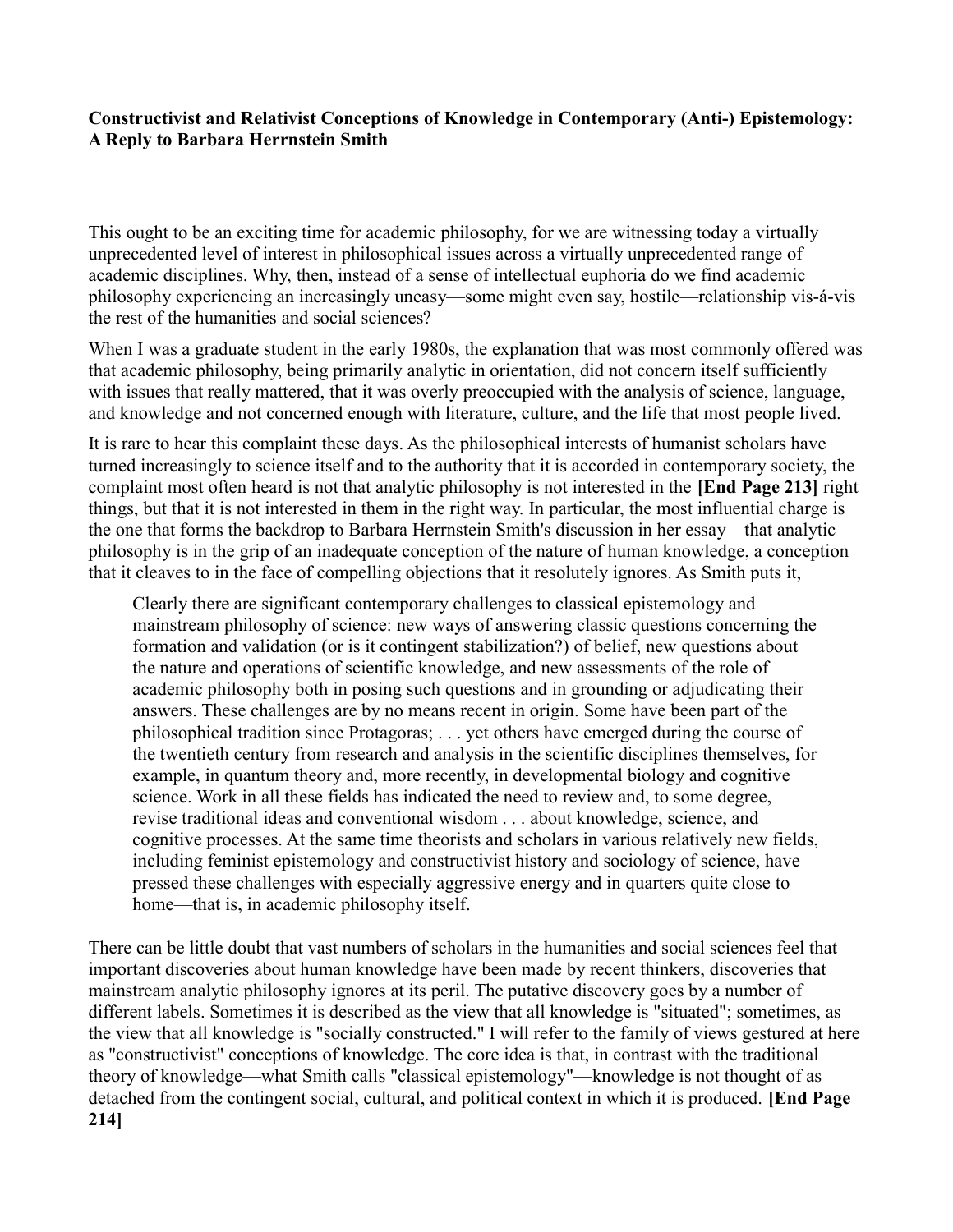Even the most cursory acquaintance with the literature to which Smith is alluding shows that, while the protest against classical epistemology has reached the level of a roar, analytic philosophy has, for the most part, turned it a deaf ear. Why?

The analytic version, if I may be permitted to generalize freely, is that we often do not understand what alternative to classical epistemology is being proposed, and that when we do understand what is being proposed, it seems to amount to some species of relativism, a view about knowledge that we believe to have been discredited some time ago.

According to our critics, on the other hand, the case for revising traditional conceptions of knowledge has been overwhelmingly clear for quite a while, and nothing but the usual intransigence of established orthodoxy can explain the resistance with which these new ideas have been greeted.

What about the charge that constructivist views appear to entail an unpalatable relativism? There are two possible replies to the charge, both of which are represented in the literature. The first maintains that a constructivism about knowledge, properly understood, simply does not entail relativism. Thus Sandra Harding says (and is quoted by Smith as saying) that it is possible to maintain that "all knowledge is socially situated versus the conventional idea that beliefs count as knowledge only when they break free [of] . . . local, historical interests, values, and agendas [yet still do not] slide [into] relativism." $\frac{1}{1}$ 

The other possible answer is that while constructivism does entail some form of relativism, it is not of the objectionable variety. This is the tack taken by Lorraine Code: "Yet the relativism that my argument generates is sufficiently nuanced and sophisticated to escape the scorn—and the anxiety—that 'relativism, after all' usually occasions."  $\frac{2}{3}$  Which of these responses does Smith favor? It is hard to figure out. On one hand, one of the central themes of her essay is that constructivist epistemology is characterized by "equivocation": "For if one endorses a constructivist understanding of 'human involvement in the world' as *constitutive*, then one cannot consistently retain the 'epistemic deference' to a presumptively *autonomous* reality that generally defines realism. It is this sort of elaborated affirmation of mutually incompatible doctrines or, in the name of middle-road moderation, the simultaneous or rapidly oscillating avowal and disavowal of both traditional and more or less radically revisionist positions that I shall discuss here as 'equivocation.'" This suggests that Smith thinks that there is something relativistic [End Page 215] about constructivism and, hence, that constructivists who deny that are engaged in the "elaborated affirmation of mutually incompatible doctrines." On the other hand, she chastises Lorraine Code for being overly concerned about the charge of relativism, on the grounds that "there is reason to think that the foolish or dangerous ideas commonly scorned as 'relativism'—the idea, for example, that all beliefs or accounts are equally valid (under all conditions, from all perspectives) or that the world can be constructed just as we choose—constitute a phantom heresy, without visible, palpable, or citable adherents."

How can this seeming inconsistency be resolved? It seems likely that Smith is best read as claiming that there is one sense in which constructivist views are relativistic and another sense in which they are not. In the sense in which constructivist views are relativistic, there is no point denying that they are, for to do so would result in the affirmation of "mutually incompatible doctrines"; however, there is also no need to deny that they are relativistic in that sense, for there is nothing objectionable about the implicated brand of relativism. As for the sense in which constructivist views are *not* relativistic, there is also no need to expend much effort denying that they are, for "there is reason to think that the foolish or dangerous ideas commonly scorned as 'relativism' . . . constitute a phantom heresy, without visible, palpable, or citable adherents." Either way, then, according to Smith, constructivist epistemology's recent preoccupation with the charge of relativism is misplaced.

If this is even roughly what Smith has in mind—and if it is not, then I have no idea what she has in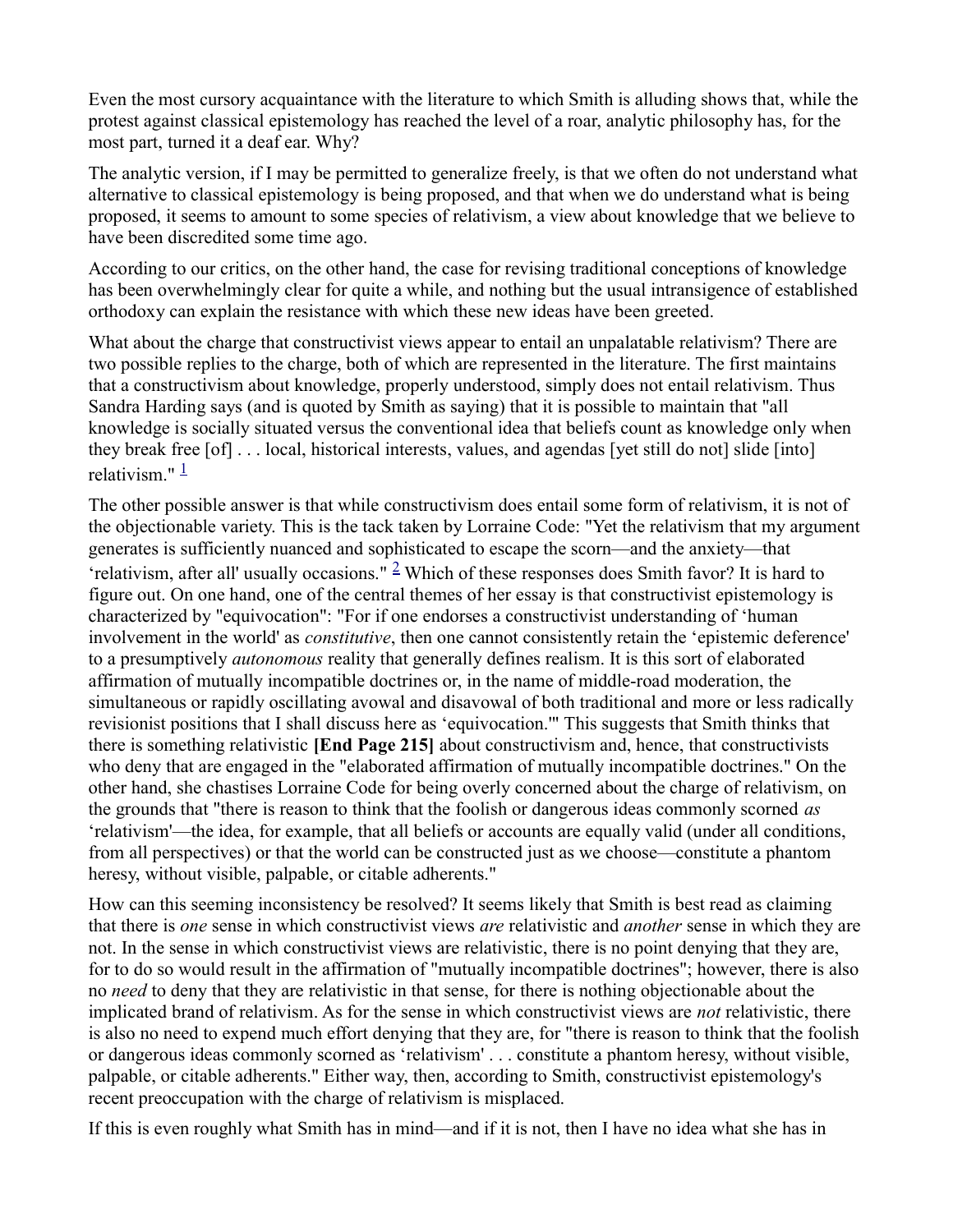mind—it seems to me to be a very interesting claim. If true, it will have established an important result, for it will have taught us how to understand constructivism in such a way that the normal concerns about it are silenced.

However, I do not really see by what supporting argument she seeks to establish the interesting and important claim. A properly convincing argument for it, it seems to me, would have to contain the following elements: First, there would need to be a clear statement of exactly what a constructivist view of knowledge is. Second, the two distinct senses of relativism, the objectionable and the nonobjectionable, would have to be defined. Third, it would have to be shown that while the first of these is objectionable, the second is not. Finally, there would need to be some demonstration that while the second thesis is entailed by constructivism, the first is not.

Of the three theses that are in play, the only one that is actually defined is [End Page 216] the "bad" relativism that is allegedly not entailed by constructivism. This is formulated as the view that "all beliefs or accounts are equally valid (under all conditions, from all perspectives)." But that is *not* the thesis that concerns philosophers when they worry about the relativistic consequences of constructivism. Rather, the relativism that concerns them is the view that beliefs or accounts can be said to be valid only relative to *particular* perspectives and under *particular* conditions, not with respect to all perspectives and under all conditions. So showing that Smith's version of bad relativism is not entailed by constructivism would do nothing to meet the concerns about constructivism that people actually have.

\* \* \*

What I think I can most usefully do in these comments is try to explain, as clearly as I can, why constructivist views of knowledge have been generally considered problematic by the community of academic philosophers. I will aim to achieve some clarity about the substantive issues that divide most analytic philosophers today from their philosophically minded colleagues in the humanities and social sciences.

As I mentioned above, I take the core idea of a constructivism about knowledge to be the view that knowledge must not be thought of as detached from its social, cultural, and political context. As feminist philosopher Kathleen Lennon puts it, "Feminist epistemologists, in common with many others strands of contemporary epistemology, no longer regard knowledge as a neutral transparent reflection of an independently existing reality, with truth and falsity established by transcendent procedures of rational assessment. Rather, most accept that all knowledge is situated knowledge, reflecting the position of the knowledge producer at a certain historical moment in a given material and cultural context." $\frac{3}{2}$ 

The question is, What aspect of classical epistemology does this assertion contradict? Well, what conception does classical epistemology have of the relation between knowledge and the political and social context in which it is produced?

Does classical epistemology deny that knowledge is often produced collaboratively, by members of a social group? No. Does it deny that scientists have political and social values and that those values may influence what questions they ask and what they end up believing? No. Does classical epistemology have a view about how often in the course of history beliefs have [End Page 217] been shaped by political and social considerations as opposed to other types of considerations? No.

What matters to classical epistemology are three things: first, the claim that only some considerations can genuinely justify a belief, namely, those that bear on its *truth*; second, a substantive conception of the sorts of considerations that qualify for this normative status—observational evidence and logic, for example, but not a person's political commitments; and finally, the claim that we do sometimes believe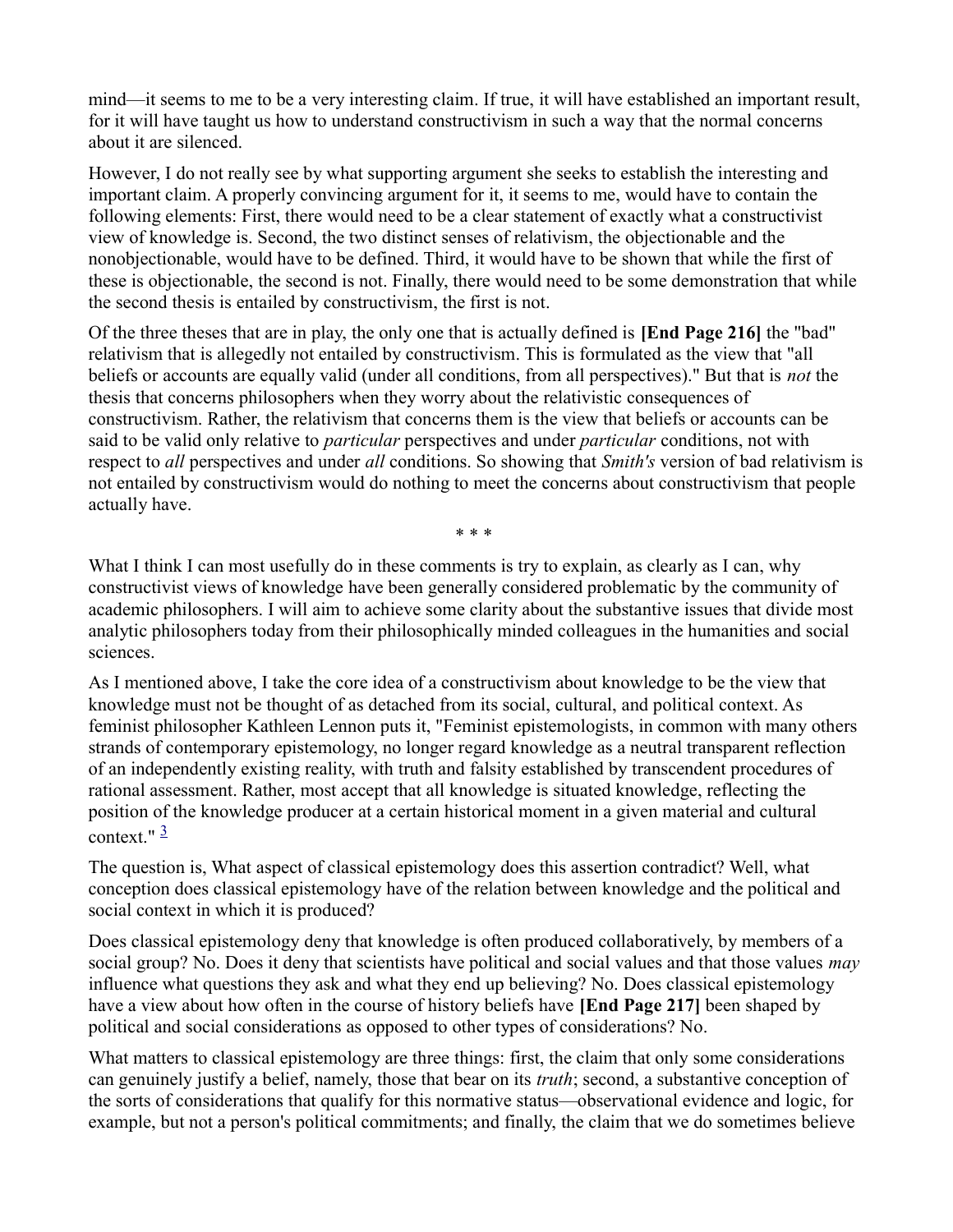something *because* there are considerations that justify it and not as a result of some other cause, such as because it would serve our interests to do so.

If we let "political values" stand as shorthand for Harding's "local, historical interests, values, and agendas," and if we legislate some terminology and say that a "reason for a belief" is any consideration that may *correctly* be invoked to recommend the belief, we may encapsulate the classical conception of knowledge as follows: (1) The only considerations that are reasons for believing something are those that bear on the *truth* of the belief. (2) A group's political values do not bear on the truth of an arbitrary belief about the world. So political values cannot be reasons. (3) Sometimes the correct causal explanation for why we believe something is that we have a reason for believing it. If constructivism is to dispute something that matters to classical epistemology, then it must be one of these propositions. Which one? There are three possible constructivist options: (A) It is not correct to say that the only considerations that can genuinely recommend a belief are those that bear on its truth. (B) Political values do bear on whether beliefs are true. (C) Reasons for belief cannot fully explain why we believe what we believe; political values must be appealed to as well.

I think we can be very short with option (A). To believe that  $p$  is to believe that  $p$  is true: these two phrases are platitudinously equivalent. To hold that considerations that are manifestly irrelevant to the truth of a belief may nevertheless be correctly invoked to recommend it is simply to misunderstand the sort of state that belief is. It is as if I were to say, "Look, I know that the fact that it will advance my career if everyone were to believe Maxwell's equations for electromagnetism is irrelevant to whether the equations are true, but I nevertheless think that it's a reason for believing them." As far as I can tell, Smith would agree with me about this (though a remark disapproving of the analysis of knowledge as justified true belief gave me pause). [End Page 218]

It is tempting to be short with option (B) as well. How it is possible for anyone's political values to be relevant to the question of whether, say, Maxwell's equations are true? Perhaps if I am heavily invested in their being true, my interests will cause me to find it plausible that they are, but that is not the same thing as their giving me a *reason* to find them plausible.

Tempting as it may be, there is a somewhat subtler version of this view that needs to be addressed separately, if only because it has had such a long history. The thought behind the subtler version is not that political values justify beliefs directly, but that a particular consideration can have the status of a reason for a belief only against the backdrop of a particular set of political values. Nothing can be a reason for a belief, in this view, except relative to a particular background politics; vary that background and you vary what is and is not a reason for believing something. This is the view that has traditionally gone by the name of relativism—about justification rather than truth, in this instance—for it relativizes the existence of a reason to the existence of an appropriate political perspective.  $\frac{4}{3}$ 

As a view about the nature of reasons, relativism has been around for a long time. It has failed to find many supporters within the mainstream of epistemology, however, because most philosophers became convinced long ago, by classic arguments to be found in Plato, among others, that the view is inherently self-undermining, that we cannot coherently think of ourselves as believing and asserting anything if all reasons for belief and assertion are held to be tied to background perspective in the way that the view envisions.

There are many ways to show this, but the simplest is also the most well known: Is a relativism not about reasons violated by the relativist's own stance toward his or her own view? Surely the relativist does not think that relativism is justified only relative to his or her own perspective? If he or she did, why is he or she recommending it to us, who do not share his or her perspective? Consider the claim central to Smith's outlook, quoted above: "Work in all these fields has indicated the need to review and, to some degree, revise traditional ideas and conventional wisdom . . . about knowledge, science, and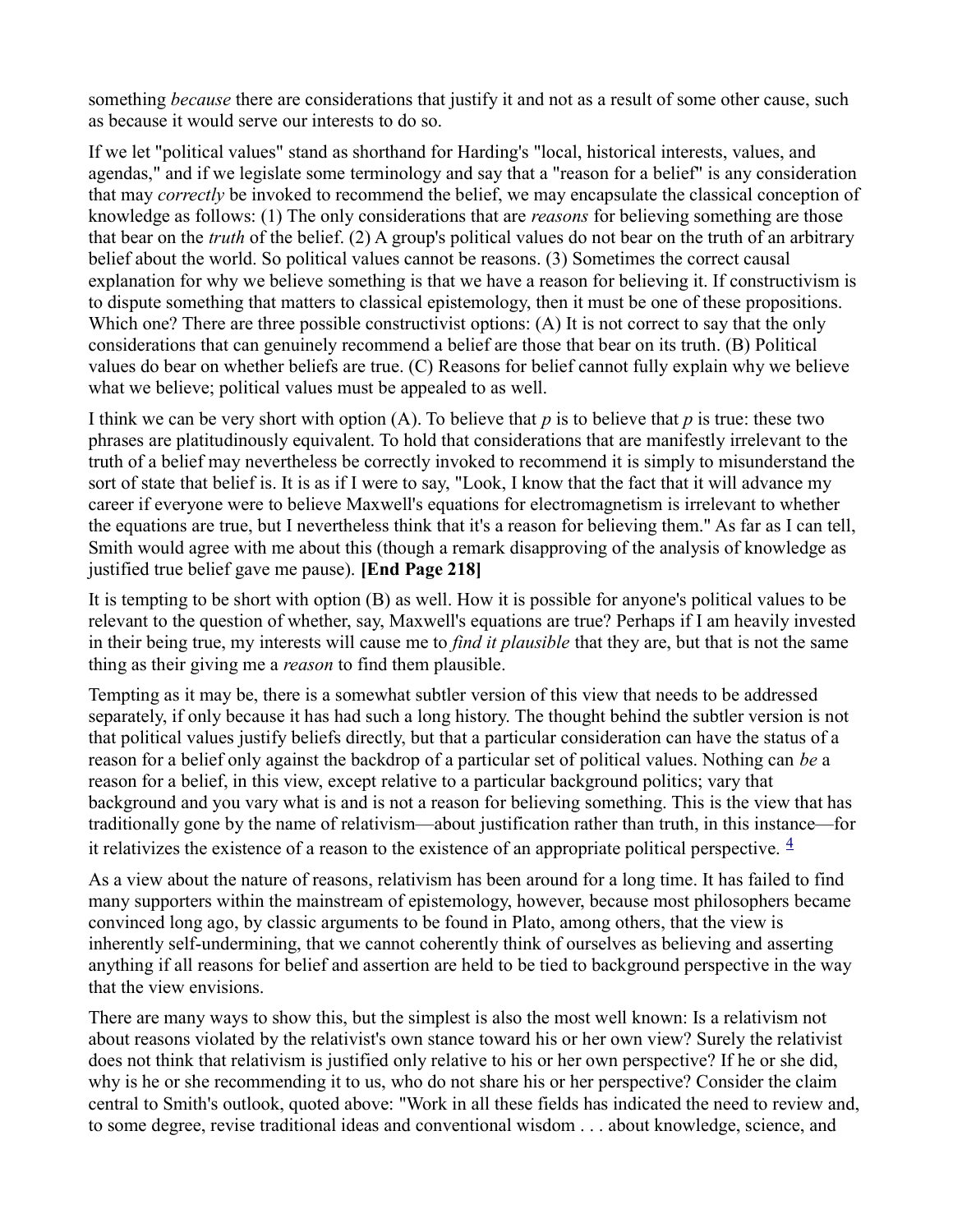cognitive processes."

Clearly, this is not the assertion of someone who is prepared to say, "Relative to my political perspective, it is justified to say that recent work has indicated the need to review and revise traditional views about knowledge; however, if you happen not to share that perspective, you may ignore everything I say, for I am not claiming that it is justified relative to *your* perspective." On [End Page 219] the contrary, the intended force of the assertion is, rather, this: Recent work has shown that conventional ideas about knowledge are flawed, so anyone, regardless of his or her prior commitments, who wants to believe what is true had better change his or her mind about the nature of knowledge. If this were not the intended force of the assertion, why the tone of rebuke?

I conjecture that one of the reasons why a relativism about reasons can sometimes seem compelling to those who hear it is that they hear it as making the rather different claim that what people *think* of as reasons for believing something can vary with their politics. This latter view, which is really an empirical conjecture about mental dispositions rather than a philosophical view about the nature of good reasons for belief, may or may not be true. It is certainly no part of classical epistemology to deny that it is true. But whether or not it is true has nothing to do with the philosophically controversial claim that lies at the heart of constructivism, namely, that what is a good reason—not merely what is thought to be a good reason—can vary with one's background political values.

At various points in her essay Smith suggests that there is something question-begging about the classical self-refutation arguments that are directed against relativism, that they depend in some unspecified way on the very system—classical epistemology—that relativism is supposed to place in question.

But what do these arguments presuppose? They presuppose nothing more than the assumption that when we believe something, we believe it because we think there are reasons to think it is true reasons that we perceive as general enough to be obvious even to people who do not share our perspective, so that we feel entitled to recommend it to them. In other words, they presuppose nothing more than the very attitude that Smith adopts toward her own claim that there is something seriously wrong with classical epistemology. Can we really imagine a way of thinking about belief that will leave no room for that attitude?

It is time we turned to the third possible way of prosecuting a constructivist view of knowledge, the option I labeled (C) above. According to this family of views, political values play an indispensable role in explaining why we believe what we believe, not because reasons are *constituted* by political values but, rather, because we cannot be moved to belief purely by reasons. On this account of the matter, we preserve the distinction between factual evidence and political interests, but we insist that one cannot fully explain [End Page 220] why something is believed without adverting to political factors. Once more, the view comes in two flavors, one stronger than the other.

The stronger, more extreme view would have it that factual evidence plays no role whatsoever in the explanation of belief, that although values do not justify a belief, we are not in any way moved to belief by considerations that justify; we are only moved by our political interests.

Bizarre as this view may seem, it is practically orthodoxy among sociologists of science. On the most charitable reading, it stems from an innocent confusion about what is required by the enterprise of treating knowledge sociologically.

Some twenty years ago, when the idea of a sociology of science was first beginning to take root, David Bloor argued as follows: If we wish to explain why certain beliefs come to be accepted as knowledge at a given time, we must not bring to bear our views about which beliefs are true and which false. If we are trying to explain why *they* came to hold that some belief is true, it cannot be relevant that we know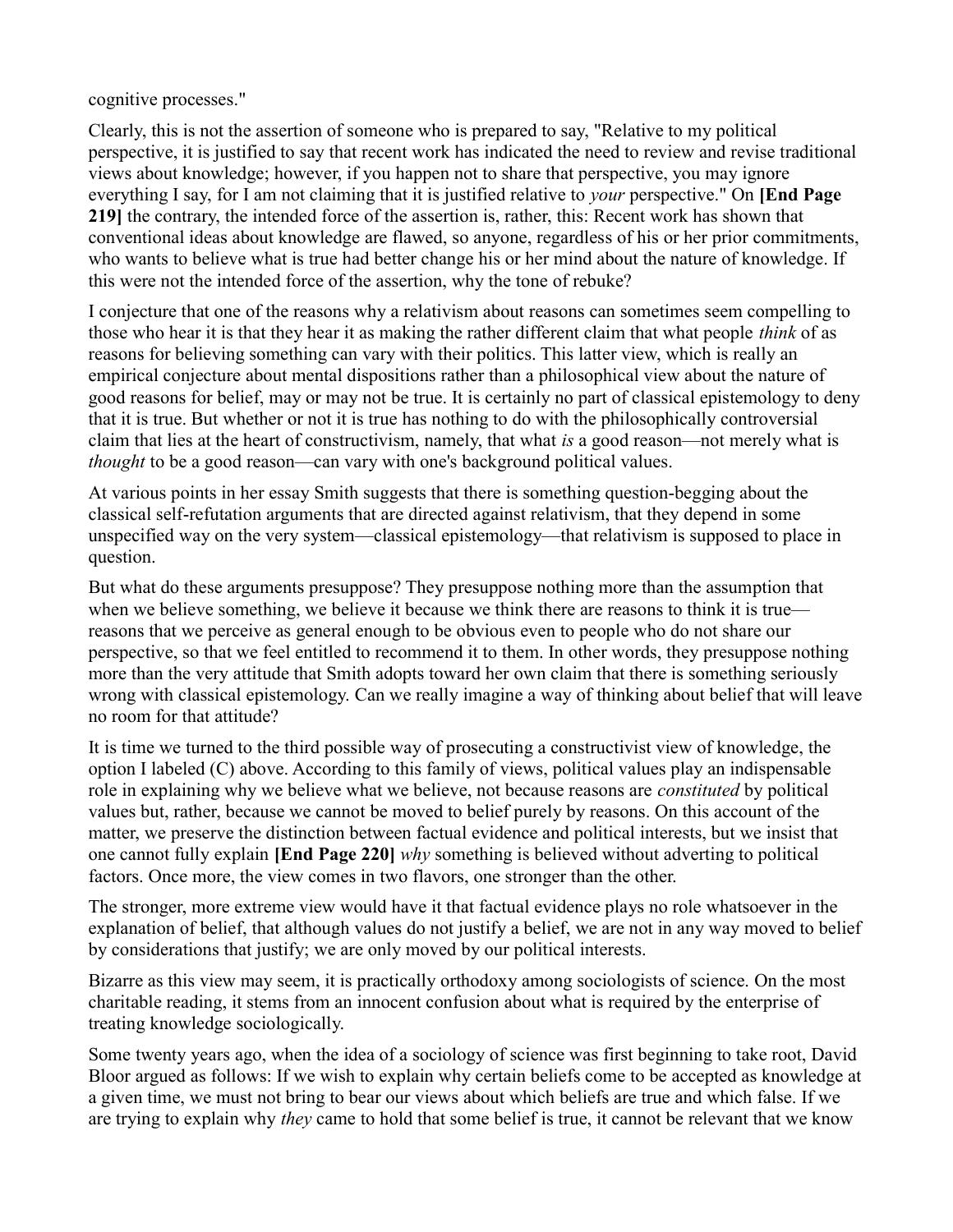it not to be true. This is one of the so-called Symmetry Principles of the sociology of knowledge: treat true and false beliefs symmetrically in explaining why they came to be believed.

One can debate the merits of this principle, but for present purposes I propose to grant it. However, it is one thing to say that true and false beliefs should be treated symmetrically and quite another to say that justified and unjustified ones should be so treated as well. While it may be plausible to ignore the truth or falsity of what I believe in explaining why I came to believe it, it is not plausible to ignore whether I had any *evidence* for believing it. For some reason that is never explained, however, Bloor and his colleagues seem to think that the two principles are on a par and that both are equally required by the enterprise of treating scientific belief sociologically. Bloor builds both principles into the very foundation of the subject: The sociology of knowledge "would be impartial with respect to truth and falsity, rationality or irrationality, success or failure."  $\frac{5}{2}$ 

The intuitive view, however, is that I sometimes believe something precisely *because* I have a good reason for believing it—as, for example, when I come to believe that there is someone at my door because I hear a knock. To insist that for every belief that I have there must be some alternative way of explaining why I came to have it, one that does not mention my evidence for it, is to insist that reasons can never constitute the real explanation for why I came to believe what I believe. [End Page 221]

But what is the argument for this astonishing claim? And how could there be an argument for it that did not immediately undermine itself? Surely anyone promoting the view that reasons cannot move people to belief would presumably have to represent themselves as having come to *that* view precisely because it is justified.

None of this is to say, of course, that all belief—or even all scientific belief—must be explained in terms of the compelling evidence assembled for it. The history of science is replete with theories phrenology, for example—for which there never was any good evidence. It is simply to insist that scientific belief is *sometimes* to be explained in terms of compelling evidence and that the history and sociology of science, appropriately conceived, need have no stake in denying that.

Smith has a number of strange things to say about this nexus of issues. First, there is her account of the symmetry postulate itself. She rebukes Lorraine Code for misunderstanding

the frequently mentioned but evidently rarely read "symmetry postulate" of Edinburghbased . . . sociology of science. The postulate, which has nothing to do with tolerance in any of the usual senses of the term, maintains not that all constructions of reality are equally *worthy* but, rather, that the *credibility* of all constructions of reality, including those now commonly accepted as true or reasonable, should be regarded as equally needful of explanation and as explicable, in principle, by the same general types of causes. A key methodological point of departure—not epistemic judgment—in contemporary science studies, the symmetry postulate is routinely transformed into a fatuous egalitarianism (everything is equally true, good, worthy, valid, and so forth) by those who encounter it primarily through hearsay.

However, the formulation of the symmetry postulate quoted above, which I am happy to say is taken from Bloor's actual text and is not based on mere hearsay, commits the sociology of knowledge to the view that it must always be possible to explain any belief without having to mention either its truth or its reasonableness. It is not the much milder view that Smith seems to think it amounts to, that no belief can be presumed intrinsically credible or self-evident. This latter claim insists only that no belief be adjudged reasonable without some supporting evidence; it has nothing to do with the radical proposal, clearly endorsed by Bloor and other supporters of the "Strong Programme," [End Page 222] that it should always be possible to explain any belief in terms that do not mention its reasonableness.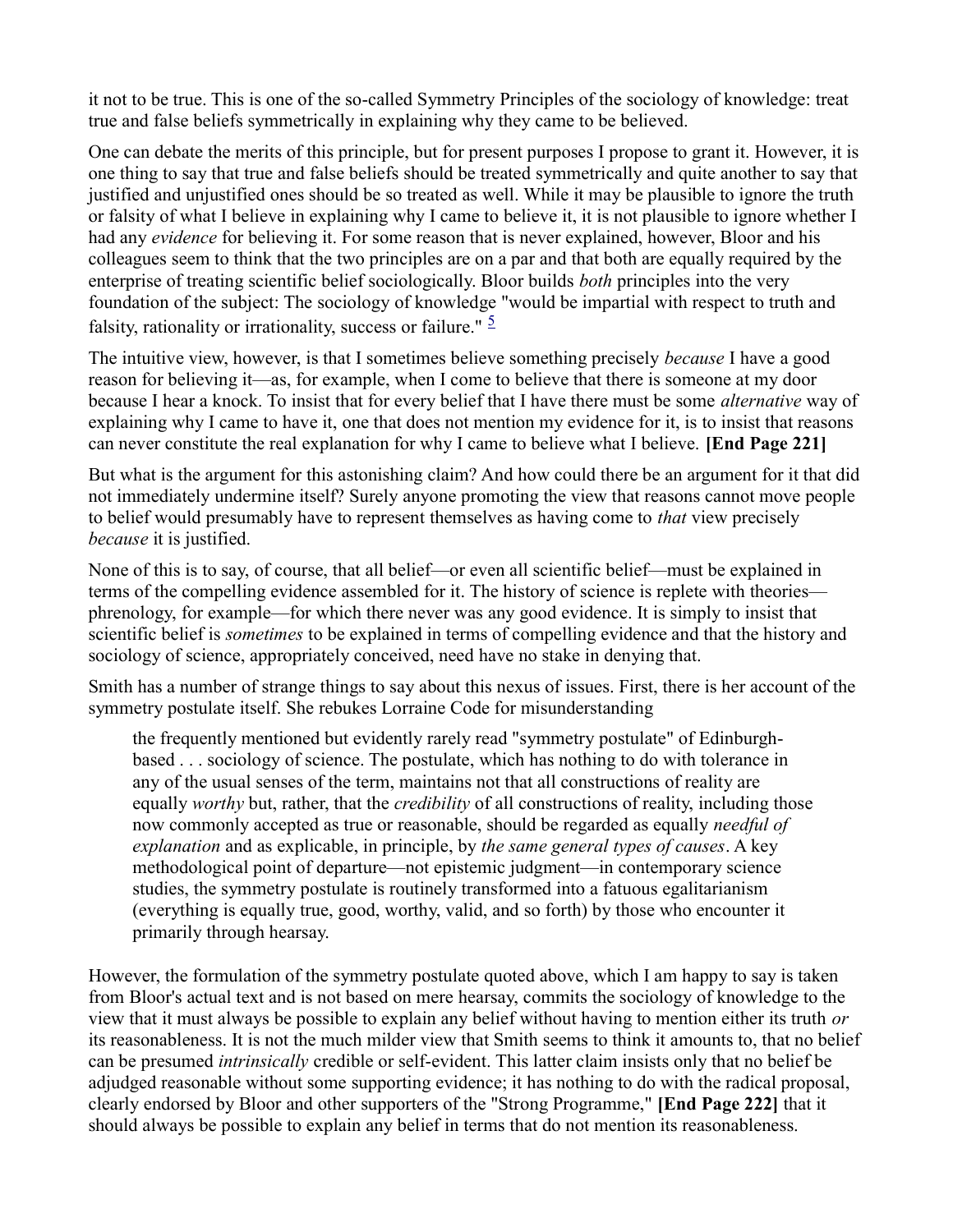Another criticism of the symmetry postulate is forcefully expressed by philosopher of science John Dupré:

By asserting that all scientific belief should be explained in terms of the goals, interests, and prejudices of the scientist, and denying any role whatsoever for the recalcitrance of nature, it leaves no space for the criticism of specific scientific beliefs on the ground that they do reflect such prejudices rather than being plausibly grounded in fact. The uncongeniality of the sociology of science program to thinkers genuinely concerned with political influences on scientific belief is nicely stated by the feminist philosopher of science Alison Wylie . . . : "Only the most powerful, the most successful in achieving control over the world, could imagine that the world can be constructed as they choose."  $\frac{6}{5}$ 

Smith takes Dupré to task for trying to "validate" his "intellectual traditionalism" by appealing to gestures of "solidarity with political radicalism":

Notable in that connection is Dupré's curious allusion to "the uncongeniality of the sociology of science program to thinkers genuinely concerned with political influences on scientific belief"—curious because the work of that program's most eminent practitioners, for example, David Bloor, Barry Barnes, Andrew Pickering, or Steven Woolgar, would certainly seem to be extensively concerned with "political influences on scientific belief." (Indeed, in the outraged view of various recent detractors, it is quite menacingly concerned with nothing else.) Has Dupré failed to notice this concern? Or is he suggesting that the sociologists are just faking it . . . ?

Smith seems to have missed the important but fairly obvious point that Dupré is making, which is that if you say that the correct explanation for all scientific belief is in terms of the political goals, interests, and prejudices of the scientist, you make it impossible to criticize a specific scientific belief as merely reflective of such prejudice. I take it that all of us would want to be able to distinguish between the conclusions of The Bell Curve, for example, and Maxwell's equations for electromagnetism by saying precisely that the first merely or largely reflects the prejudices of its authors whereas the second does not, that it is grounded in solid, persuasive evidence. How [End Page 223] are we to make this distinction, however, if we simultaneously insist that *all* scientific belief be explicable in terms of political goals, interests, and prejudices?

As I mentioned above, this third constructivist option has a more interesting, milder version, one that Smith does not discuss but which it would be good to have on the table for the sake of completeness. On this milder view, although evidence *does* enter the explanation for why a particular view is believed, it can never be enough to explain it. Any evidence we might possess always *underdetermines* the specific belief that we arrive at on its basis. Something else must close the gap between what we have evidence for and what we actually believe, and that something else is provided by the thinker's background values and interests.

This idea, that the evidence in science always underdetermines the theories that we believe on its basis, has exerted considerable influence in the philosophy of science, even in nonconstructionist circles. In its modern form it originated in the thought of turn-of-the-century French physicist and philosopher Pierre Duhem.  $\frac{1}{2}$  Suppose that an experimental observation is inconsistent with a theory that you believe: the theory predicts that the needle will reach 10, but the needle does not budge from 0. What Duhem pointed out is that this does not necessarily refute the theory. For the observational prediction is generated not merely on the basis of the theory; in addition one must assume auxiliary hypotheses about how the experimental apparatus works. In light of the recalcitrant observational result, *something* has to be revised, but so far we do not yet know exactly what. Perhaps it is the theory; perhaps it is the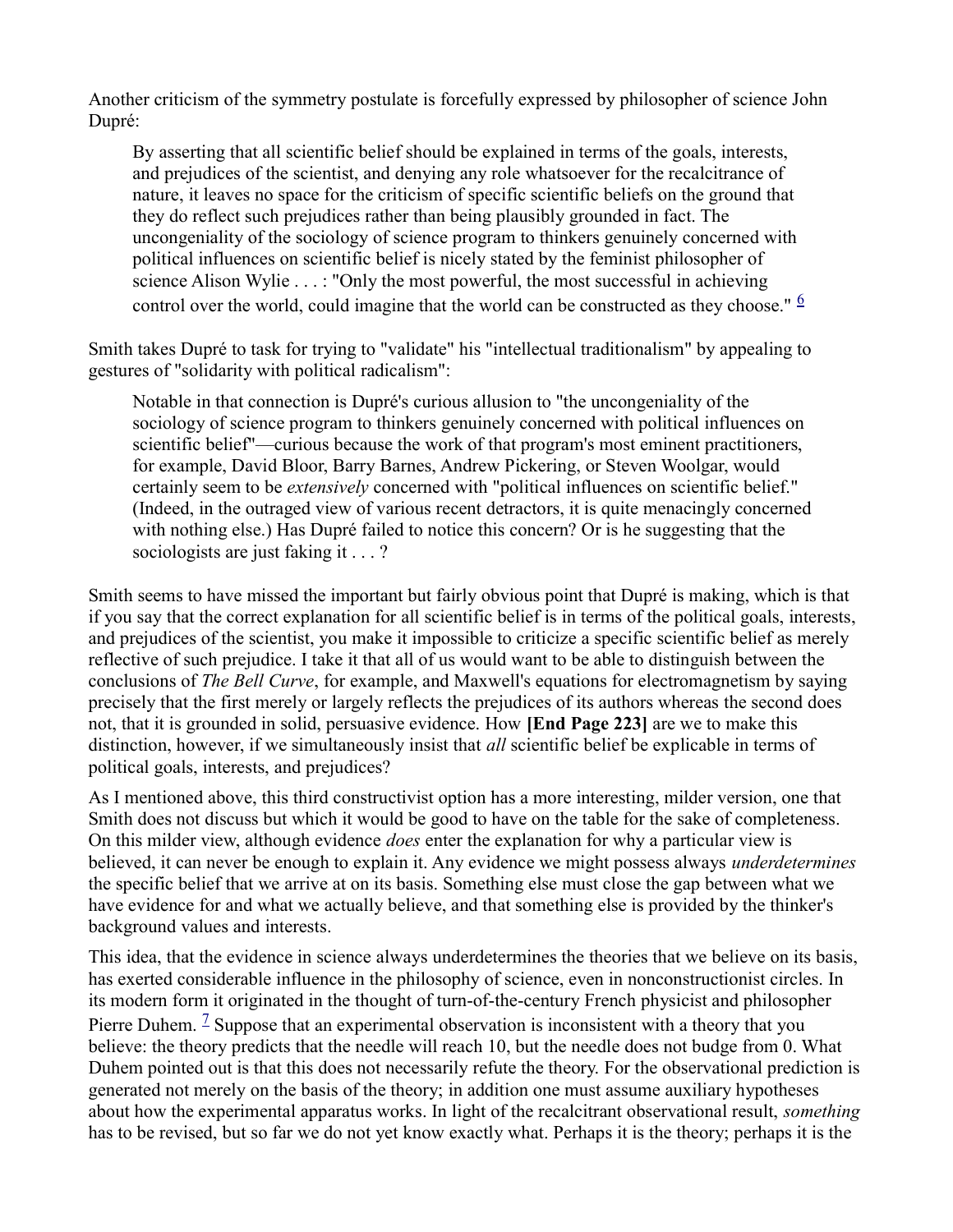auxiliary hypotheses. Perhaps, indeed, it is the very claim that we recorded a genuinely recalcitrant result, as opposed to merely suffering some visual illusion.

Duhem argued that evidence alone could never decide which revisions are called for and, hence, that belief fixation in science could not be a purely rational matter. Something else had to be at work as well. What the constructivist adds is that this extra element is something political.

There are, however, several well-known problems with this ingenious argument. One problem is that it is subtly begging the question. In trying to show that we can never have reason to modify one belief as opposed to another, it must assume that we can never have such reason. Consider Duhem's example of an astronomer peering through his telescope at the heavens and being surprised at what he finds there, perhaps a hitherto undetected [End Page 224] star in a galaxy he has been charting. Upon this discovery, according to Duhem, the astronomer may revise his theory of the heavens or he may revise his theory of how the telescope works. Rational principles of belief fixation do not tell him which to do.

The idea, however, that in peering at the heavens through a telescope we are always testing our theory of the telescope just as much as we are testing our astronomical views seems absurd. The theory of the telescope has been established by numerous terrestrial experiments and fits in with an enormous number of other things that we know about lenses, light, and mirrors. It is better confirmed than our views about the contents of a given galaxy. As a result, it is simply not plausible that, in coming across an unexpected observation of the heavens, a rational response might be to revise what we know about telescopes. In the first instance it would be more rational to revise our beliefs about the galaxy.

The point, of course, is not that we might never have occasion to revise our theory of telescopes; one can certainly imagine circumstances under which that is precisely what would be called for. The point is that not *every* circumstance in which something about telescopes is presupposed is a circumstance in which our theory of telescopes is being tested, and so the conclusion that rational considerations alone cannot determine how we respond to recalcitrant experience is blocked.

A second difficulty with the general thesis of the underdetermination of belief by evidence is of a familiarly reflexive nature: it must exempt itself from the general claim that it is putting forward. To say that the evidence underdetermines what we tend to believe on its basis is to say that the evidence alone does not take us all the way to the belief that we actually form; something else must close the gap, and that something else is political according to the constructionist.

But let us ask this: How is this established? How do we know that our beliefs always outstrip the evidence and that it is something political that fills the gap? The answer, we are invited to believe, is that this is the lesson of the close study of the history of science engaged in by our colleagues in science studies. Careful, painstaking investigation of the actual course of the development of science reveals that what we believe must always in part be explained by appeal not only to the evidence at our disposal but by our underlying political values as well.

But if the evidence always underdetermines what we believe on its basis, **[End Page 225]** then presumably the historical evidence assembled by science scholars also underdetermines the claim that evidence always underdetermines what we believe on its basis. If the constructionist is being consistent, he or she must admit that the evidence alone does not settle whether belief is always underdetermined by the evidence, that something about his or her own political agenda is making the constructionist say that it is. But if that is the case, why do I have to accept what he or she says, if I do not happen to share that agenda?

\* \* \*

A number of difficult questions are left dangling of which the most important is this: Suppose someone raises an entirely global skeptical challenge to the norms of correct reasoning that we employ. How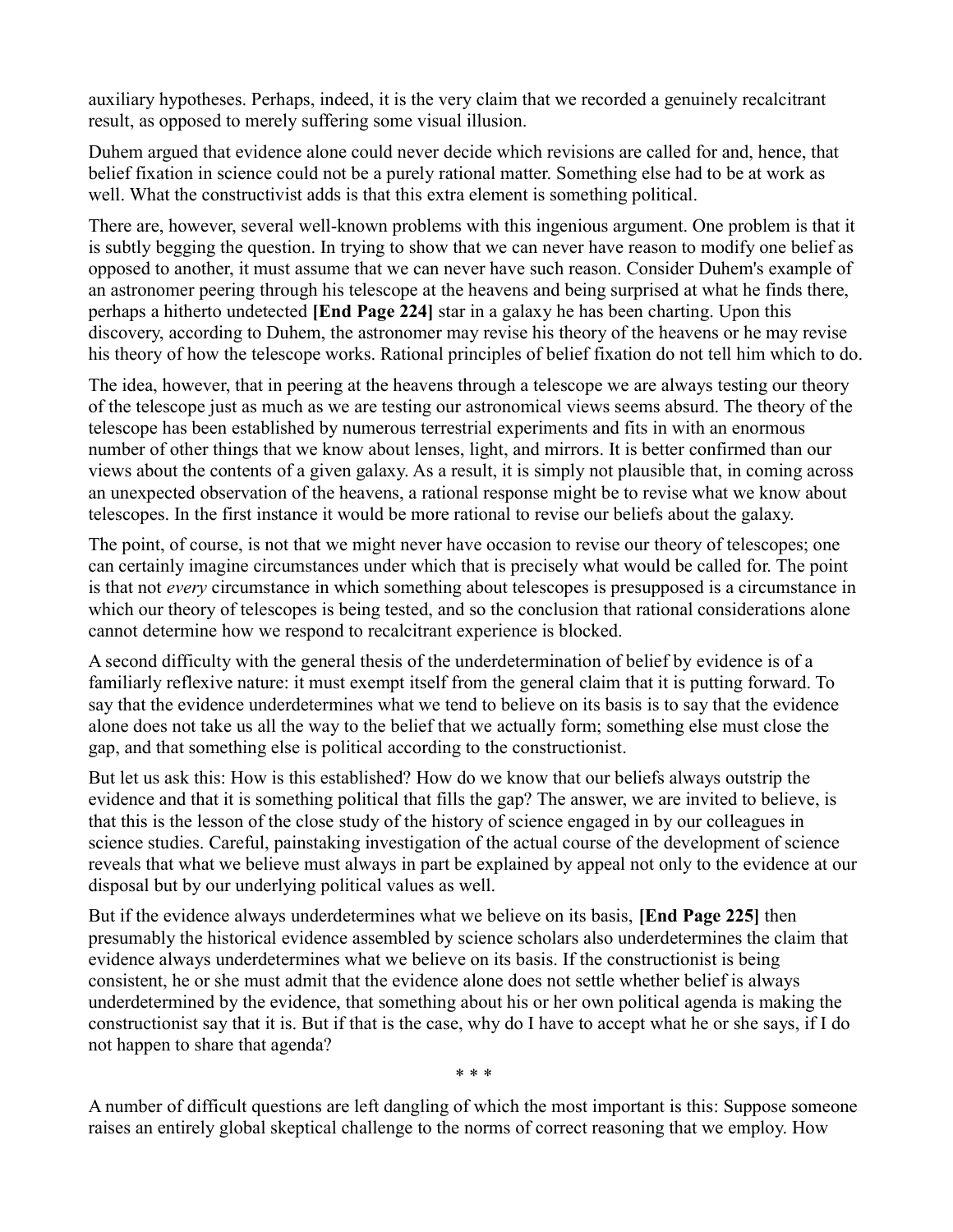could we go about adjudicating which of us is correct? It is hard to see how the debate would be conducted. We will expect a reasoned argument demonstrating the incorrectness of our norms. But a reasoned argument that will impress us would have to conform to our norms, which is precisely what the skeptic is challenging. On the other hand, if we are not given a reasoned argument that conforms to our norms, we will remain unmoved. In trying to get us to change our minds, the skeptic would be better off threatening us with physical harm than with giving us reasons that we refuse to recognize as reasons. There is a deep question about how our specific conception of what counts as a good reason is to be justified in response to a hypothetical global challenge. If the challenge is piecemeal, to some specific part of our conception, then it is entirely conceivable that we should be able to use one part of our conception to defend or attack another. But it is hard to see how the argument is to be conducted if the challenge is global. What is crucial, it seems to me, is to see that the varieties of constructivism that we have been exploring are totally inadequate responses to the possibility of such skepticism. They are not coherent attitudes by which a belief can be maintained or an assertion put forward, as is shown by the fact that they will be violated even by the skeptic's own attitudes toward his or her own assertions.

I do not see how we are to think about belief and assertion without the idea that some beliefs are backed by reasons for taking them to be true and others are not. I do not see how to hang on to that idea without drawing some sort of principled distinction between those things that count as reasons and those that do not. And I do not see how, in the most general case, I [End Page 226] can think of these reasons as mere reflections of my own perspective and not ones that may equally have a grip on someone else. In saying all this, I am, of course, showing myself to be one of those "scholars . . . whose conviction of the adequacy of traditional views remains unshaken and who, accordingly, will continue to reaffirm the traditional positions as such, staunchly rehearsing the classic justifications and refutations, unruffled by what colleagues experience as the logical bite of current challenges." But as Martin Luther is reputed to have said, here I stand, I can do no other.

Paul Boghossian is a professor of philosophy and chairman of the Department of Philosophy at New York University. His research interests are in the philosophy of mind, philosophy of language, and epistemology. He has written on a variety of topics, including color, rule-following, eliminativism, naturalism, self-knowledge, a priori knowledge, analytic truth, realism, and the aesthetics of music. He is currently at work on a book on the notion of objectivity. Some recent publications include "How Are Objective Epistemic Reasons Possible?" in Philosophical Studies; "Inference and Insight" in Philosophy and Phenomenological Research; "On Hearing the Music in the Sound" in the Journal of Aesthetics and Art Criticism; and "The Gospel of Relaxation" in the New Republic.

## **Notes**

1. Sandra Harding, "Rethinking Standpoint Epistemology: What Is 'Strong Objectivity'?" in Feminist Epistemologies, ed. Linda Alcoff and Elizabeth Potter (New York: Routledge, 1993), 50.

2. Lorraine Code, "Taking Subjectivity into Account," in Alcoff and Potter, Feminist Epistemologies, 39.

3. Kathleen Lennon, "Feminist Epistemology As Local Epistemology," Proceedings of the Aristotelian Society 97 (1997): 37.